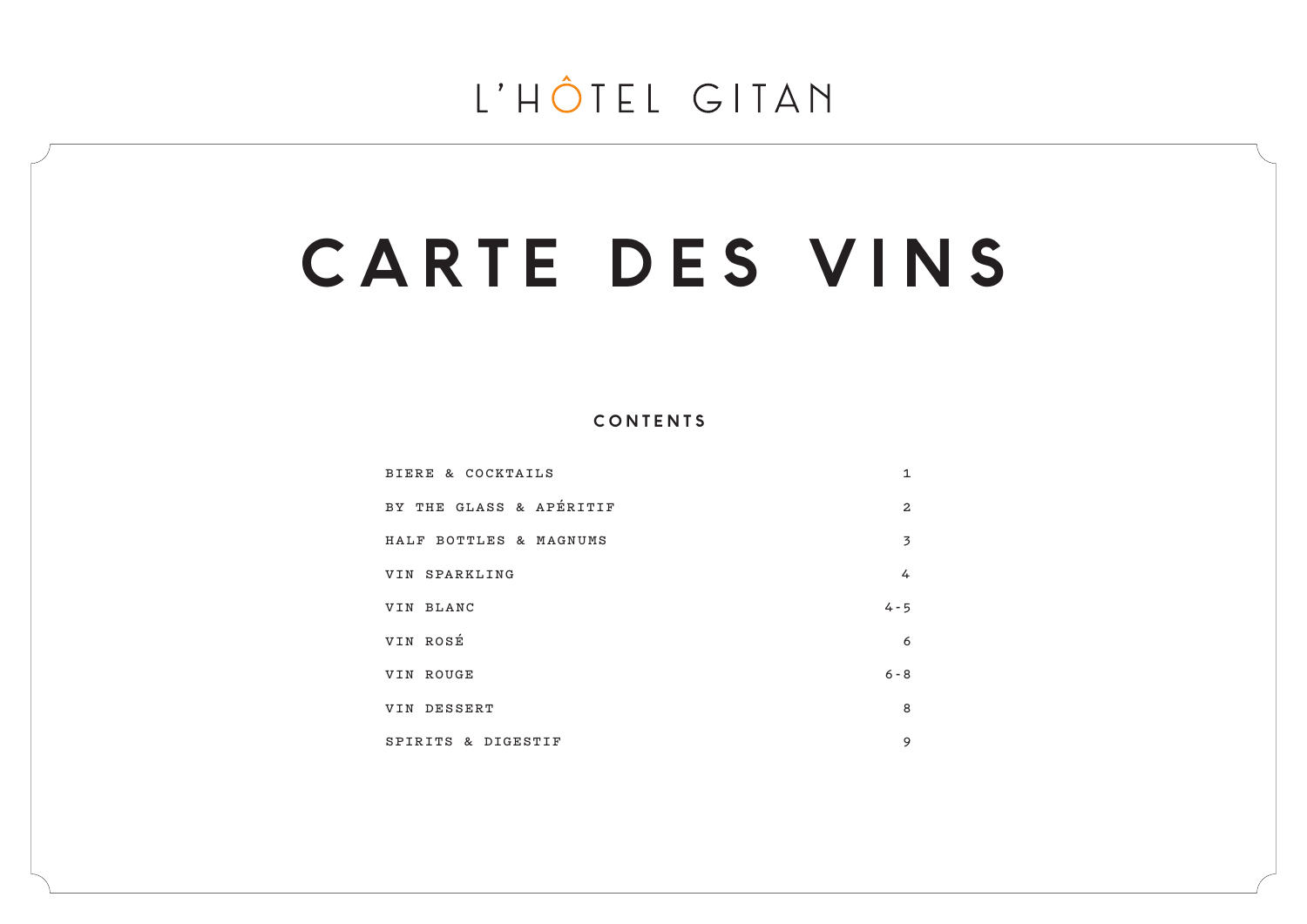|                                                                       |                                  | <b>BIERE</b>                                            |    |                                                                                            | COCKTAILS-                                                                       |
|-----------------------------------------------------------------------|----------------------------------|---------------------------------------------------------|----|--------------------------------------------------------------------------------------------|----------------------------------------------------------------------------------|
| <b>TAP</b>                                                            |                                  | <b>BOTTLES</b>                                          |    | SPARKLING APÉRITIF                                                                         | FRUIT DRIVENÅ                                                                    |
| FRED'S LAGER<br>SA, Australia                                         | Pot $6$<br>Schooner 9<br>Pint 12 | MORITZ NO ALCOHOL<br>Spain                              | 11 | CHAMPAGNE COCKTAIL<br>29<br>NV Louis Roederer, Grand Marnier,<br>orange bitters            | FRENCH MARTINI<br>22<br>Wyborowa vodka, Chambord, pineapple                      |
| KRONENBOURG 1664<br>France                                            | Pot 7<br>Schooner 10             | COOPERS LIGHT<br>SA, Australia                          | 9  | FRENCH 75<br>30<br>NV Louis Roederer, Salers gin, lemon                                    | CHARLIE CHAPLIN<br>23<br>Plymouth Sloe gin, apricot brandy, lime                 |
|                                                                       | Pint 13                          | BIRRA MENABREA<br>Italy                                 | 13 | 24<br><b>JOHN COLLINS</b><br>Maker's Mark, lemon, sugar, soda                              | 23<br><b>BISOU SOUR</b><br>St. Germain Elderflower, lemon,<br>egg white          |
| COLONIAL PALE ALE<br>VIC, Australia                                   | Pot 7<br>Schooner 10<br>Pint 13  | JACOBINUS (500ML)<br>CLASSIC PILS<br>Germany            | 18 |                                                                                            |                                                                                  |
| BEER OF THE MONTH                                                     | Pot MP<br>Schooner MP<br>Pint MP | PERONI LEGGERA 3.5%<br>Italy                            | 12 | <b>SPIRIT FORWARD</b><br><b>AVIATION</b><br>24                                             | <b>DIGESTIF</b><br>MANHATTAN<br>26                                               |
| <b>CIDER</b>                                                          |                                  | MOO BREW DARK ALE<br>TAS, Australia                     | 14 | Plymouth gin, maraschino, lemon<br>MARGARITA (YOUR WAY)<br>23<br>CLASSIC / TOMMY'S / SPICY | Rittenhouse rye whiskey, bitters<br>DRY / SWEET / PERFECT<br><b>VESPER</b><br>28 |
| <b>GOLDEN AXE APPLE</b>                                               | 12                               | CANS                                                    |    | 23<br>CAIPIRINHA<br>Cachaça, fresh lime, sugar                                             | Bombay Saphire, Belvedere, Lillet blanc                                          |
| VIC, Australia (375ml)<br>VAL DE RANCE L'AUTHENTIQUE<br>ORGANIC APPLE | 16                               | STOMPING GROUND<br>PASSIONFRUIT SMASH<br>VIC, Australia | 13 | <b>BOULEVARDIER</b><br>26<br>Rittenhouse rye whisky, Campari,<br>Antica                    | <b>SIDECAR</b><br>26<br>Hennessy VS, Cointreau, fresh lemon                      |
| Brittany, France (330ml)<br>NAPOLEON CIDER PEAR                       | 12 <sup>2</sup>                  | MORITZ EPIDOR<br>Spain                                  | 15 | MARTINEZ<br>26<br>Four Pillars, P. Quiles sweet vermouth,<br>orange bitters                | MOCKTAIL                                                                         |
| VIC, Australia (330ml)                                                |                                  | <b>BALTER XPA</b><br>QLD, Australia                     | 13 |                                                                                            | PAMPLEMOUSSE<br>15<br>Grapefruit, cranberry, fresh lime, mint                    |
| <b>SELTZER</b>                                                        |                                  | <b>BENTSPOKE</b><br>CRANKSHAFT IPA<br>ACT, Australia    | 14 |                                                                                            |                                                                                  |
| MOON DOG<br>TROPICAL CRUSH<br>VIC, Australia (330ml)                  | 14                               |                                                         |    |                                                                                            |                                                                                  |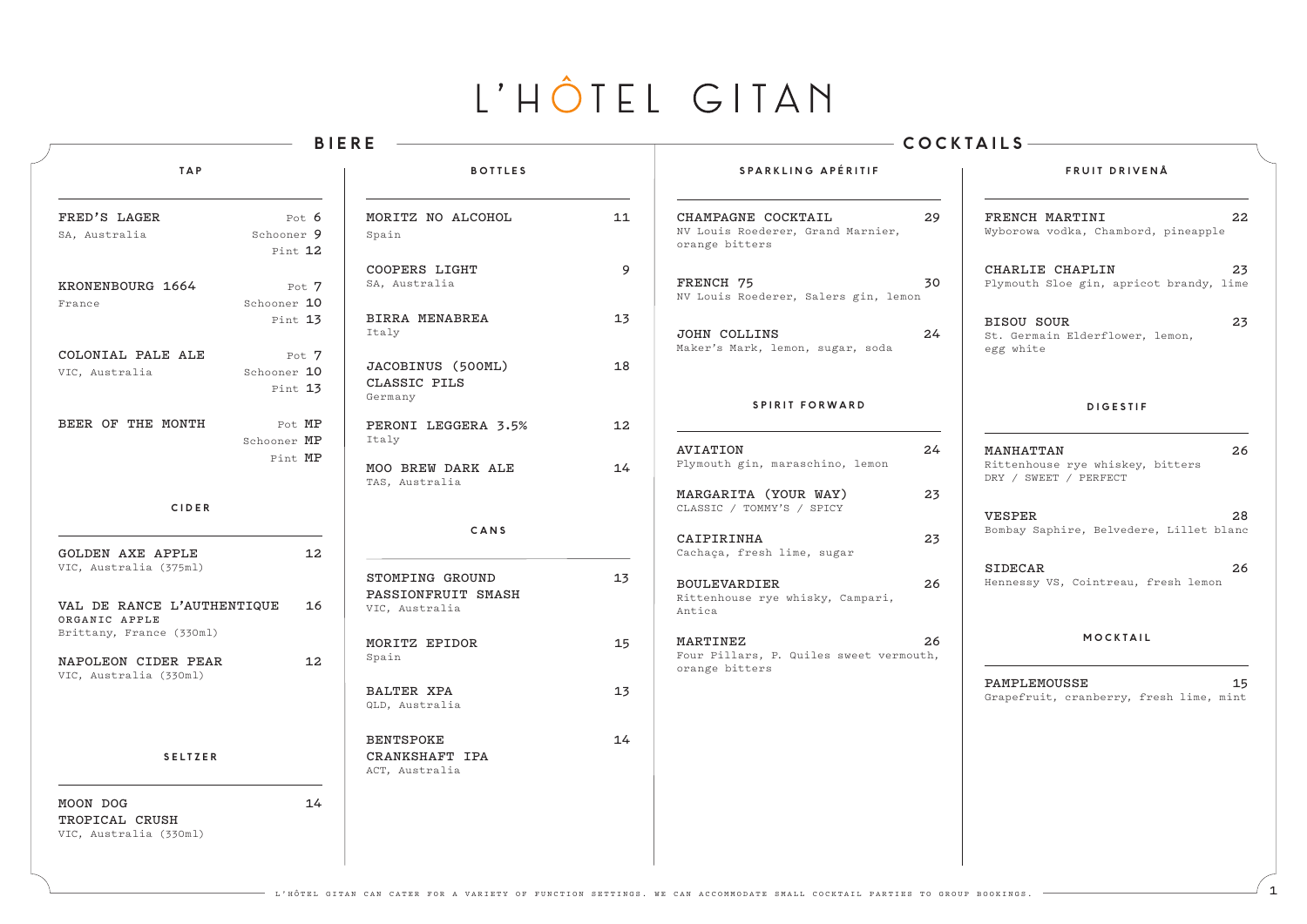| APÉRITIF                                                     |          |                                                                     |    | BY THE GLASS                                                                    |    |                                                                                                  |    |
|--------------------------------------------------------------|----------|---------------------------------------------------------------------|----|---------------------------------------------------------------------------------|----|--------------------------------------------------------------------------------------------------|----|
| <b>PASTIS</b>                                                |          | VIN SPARKLING                                                       |    | VIN BLANC                                                                       |    | <b>VIN ROUGE</b>                                                                                 |    |
| PERNOD ANISE<br>Paris, France                                | 10       | <b>NV LOUIS ROEDERER</b><br>BRUT PREMIER<br>Reims, France           | 26 | 2020 CLOS DE LA BUTTE<br>MELON DE BOURGOGNE<br>Muscadet-Coteaux de la Loire, FR | 16 | 2019 SAVE OUR SOULS<br>PINOT NOIR<br>Mornington Peninsula, VIC                                   | 15 |
| RICARD 45<br>Marseille, France<br><b>JEAN BOYER EMERAUDE</b> | 11<br>14 | NV BIANCAVIGNA<br>PROSECCO<br>Veneto, Italy                         | 12 | 2021 HODDLES CREEK<br>PINOT BLANC 1ER<br>Yarra Valley, VIC                      | 16 | 2019 D. PERDRIX<br>BOURGOGNE ROUGE<br>Burgundy, France                                           | 32 |
| Provence, France                                             |          | NV KREGLINGER<br>BRUT<br>Pipers Brook, TAS                          | 14 | 2020 REVERDY<br>SANCERRE<br>Loire, France                                       | 21 | 2021 BRASH HIGGINS<br>CABERNET FRANC<br>McLaren Vale, SA                                         | 16 |
| VERMOUTH                                                     |          |                                                                     |    | 2020 BARONE MONTALTO<br>PINOT GRIGIO<br>Sicily, Italy                           | 13 | 2019 FEDELLOS DO COUTO<br>'CORTEZADA'<br>MENCIA                                                  | 18 |
| LILLET BLANC<br>Bordeaux, France                             | 12       |                                                                     |    | 2020 MICHELET<br>CHABLIS                                                        | 26 | Ribeira Sacra, Spain                                                                             |    |
| LILLET ROSÉ<br>Bordeaux, France                              | 12       |                                                                     |    | Burgundy, France<br>2019 HENTY FARM                                             | 17 | 2020 DOMAINE DE LA MORDORÉE<br>CÔTES-DU-RHÔNE<br>GRENACHE/SYRAH/CINSAULT<br>Rhône Valley, France | 22 |
| ANTICA FORMULA<br>Torino, Italy                              | 14       |                                                                     |    | CHARDONNAY<br>Henty, VIC                                                        |    | 2019 BESTS 'BINNO1'                                                                              | 15 |
| PRIMITIVO QUILES<br>Alicanté, Spain                          | 10       |                                                                     |    |                                                                                 |    | SHIRAZ<br>Grampians, VIC                                                                         |    |
|                                                              |          | VIN ROSÉ                                                            |    |                                                                                 |    |                                                                                                  |    |
| <b>FORTIFIED</b>                                             |          | 2020 CHÂTEAU L'ARNAUDE<br>GRENACHE/CINSAULT<br>Méditerranée, France | 15 |                                                                                 |    |                                                                                                  |    |
| LA GOYA<br>MANZANILLA SHERRY<br>Sanlucar de Barrameda, Spain | 10       |                                                                     |    |                                                                                 |    |                                                                                                  |    |
| <b>ROMATE NPU</b><br>AMONTILLADO SHERRY<br>Jerez, Spain      | 12       |                                                                     |    |                                                                                 |    |                                                                                                  |    |
|                                                              |          |                                                                     |    |                                                                                 |    |                                                                                                  |    |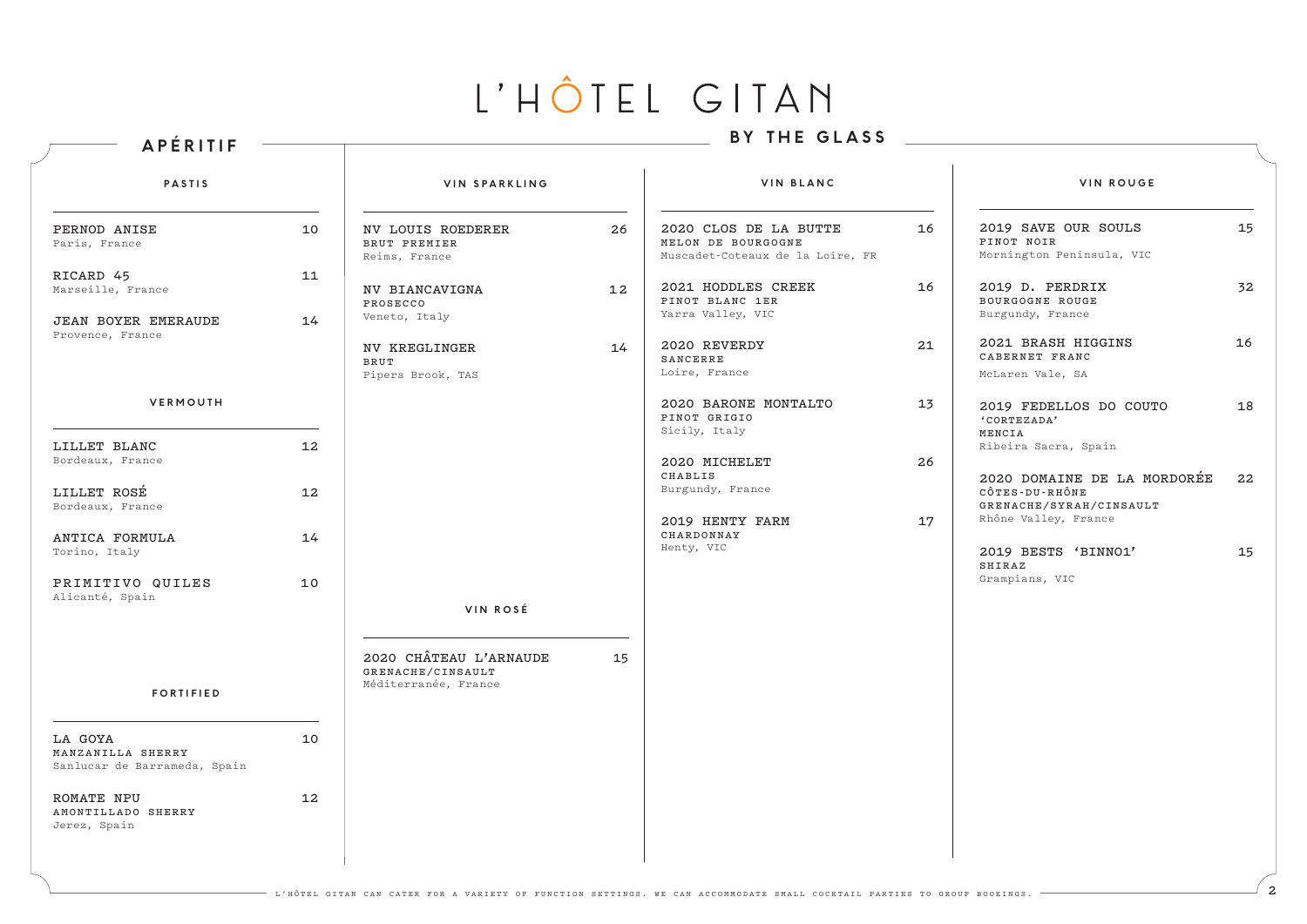### **HALF BOTTLES**

### **MAGNUMS**

| <b>NV RUINART</b><br>BLANC DE BLANC<br>Reims, France<br>NV BILLECART-SALMON<br>BRUT ROSÉ<br>Mareuil-sur-Ay, France | 185<br>180 | 2018 VINCENT GIRADIN<br>VOLNAY A/C<br>PINOT NOIR<br>Burgundy, France<br>2019 D. FAIVELEY<br>MERCUREY 'VIELLES VIGNES'<br>PINOT NOIR | 160<br>85 | 2020 PIKES 'THE MERLE'<br><b>RIESLING</b><br>Clare Valley, SA<br>2021 GROSSET 'POLISH HILL'<br><b>RIESLING</b><br>Clare Valley, SA | 250<br>360 | 2001 YARRA YARRA VINEYARD<br>THE YARRA YARRA<br>CABERNET SAUVIGNON<br>Yarra Valley, VIC<br>2015 ROCKFORD<br>HOME BLOCK<br>CABERNET SAUVIGNON | 345<br>365 |
|--------------------------------------------------------------------------------------------------------------------|------------|-------------------------------------------------------------------------------------------------------------------------------------|-----------|------------------------------------------------------------------------------------------------------------------------------------|------------|----------------------------------------------------------------------------------------------------------------------------------------------|------------|
| NV LAHERTE FRÈRES<br>ULTRADITION EXTRA BRUT<br>Coteaux Sud d'Épernay, France                                       | 120        | Burgundy, France<br>2018 D. JESSIAUME<br>SANTENNAY 1ER CRU 'LES GRAVIERES'<br>PINOT NOIR<br>Burgundy, France                        | 130       | 2019 PIERRICK LAROCHE<br>'LES CHATILLONS'<br>CHABLIS<br>Burgundy, France<br>2018 POOLEY                                            | 295<br>320 | Barossa, SA<br>2003 MOUNT LANGI GHIRAN<br>SHIRAZ<br>Grampians, VIC                                                                           | 500        |
| 2020 REVERDY<br>SANCERRE<br>Loire Valley, France                                                                   | 80         | 2014 D. MONGEARD MUGNERET<br>ECHEZAUX GRAND CRU<br>PINOT NOIR<br>Burgundy, France                                                   | 300       | 'BUTCHERS HILL'<br>CHARDONNAY<br>Richmond, TAS<br>2012 CRITTENDEN ESTATE                                                           | 250        | 2006 PENFOLDS<br>ST HENRI<br>SHIRAZ<br>Multi-regional, SA                                                                                    | 700        |
| 2018 OAKRIDGE<br>CHARDONNAY<br>Yarra Valley, WA                                                                    | 65         | 2015 CRAIGLEE<br>SHIRAZ<br>Sunbury, VIC                                                                                             | 98        | KANGERONG<br>CHARDONNAY<br>Mornington Peninsula, VIC                                                                               |            | 2002 JASPER HILL<br>GEORGIAS PADDOCK<br>SHIRAZ<br>Heathcote, VIC                                                                             | 540        |
| 2020 AMISFIELD<br>PINOT NOIR                                                                                       | 70         | 2017 ROCKFORD<br>BASKET PRESS<br>SHIRAZ<br>Barossa Valley, SA                                                                       | 150       | 2017 CURLY FLAT                                                                                                                    | 295        | 2004 JASPER HILL<br>GEORGIAS PADDOCK<br>SHIRAZ<br>Heathcote, VIC                                                                             | 540        |
| Central Otago, NZ<br>2010 BASS PHILLIP<br>JACQUES REYMOND SELECTION<br>PINOT NOIR<br>Gippsland, VIC                | 160        | 2014 VOYGER<br>CABERNET<br>Margret River, WA                                                                                        | 115       | PINOT NOIR<br>Macedon, VIC<br>2017 APSLEY GORGE<br>PINOT NOIR                                                                      | 350        | 2017 PALACIOS REMONDO<br>'LA VINDEMIA'<br>GARNACHA-TEMPRANILLO<br>Rioja, Spain                                                               | 185        |
| 2009 BASS PHILLIP<br><b>JACQUES REYMOND RESERVE</b><br>PINOT NOIR<br>Gippsland, VIC                                | 155        |                                                                                                                                     |           | Bitcheno, TAS<br>2018 D. JESSIAUME<br>SANTENNAY 1ER CRU 'LES GRAVIERES'<br>PINOT NOIR<br>Burgundy, France                          | 480        | 2019 GERARD CHARVIN<br>'LE POULET'<br>CÔTES DU RHÔNE<br>GRENACHE/SYRAH<br>Rhône Valley, France                                               | 245        |
|                                                                                                                    |            |                                                                                                                                     |           | 2016 CROIX CANON<br>SAINT-EMILION GRAND CRU<br>CABERNET BLEND<br>Bordeaux, France                                                  | 640        |                                                                                                                                              |            |
|                                                                                                                    |            |                                                                                                                                     |           | 1999 CH. PRIEURE LICHINE<br>MARGAUX<br>CABERNET SAUVIGNON<br>Bordeaux, France                                                      | 475        |                                                                                                                                              |            |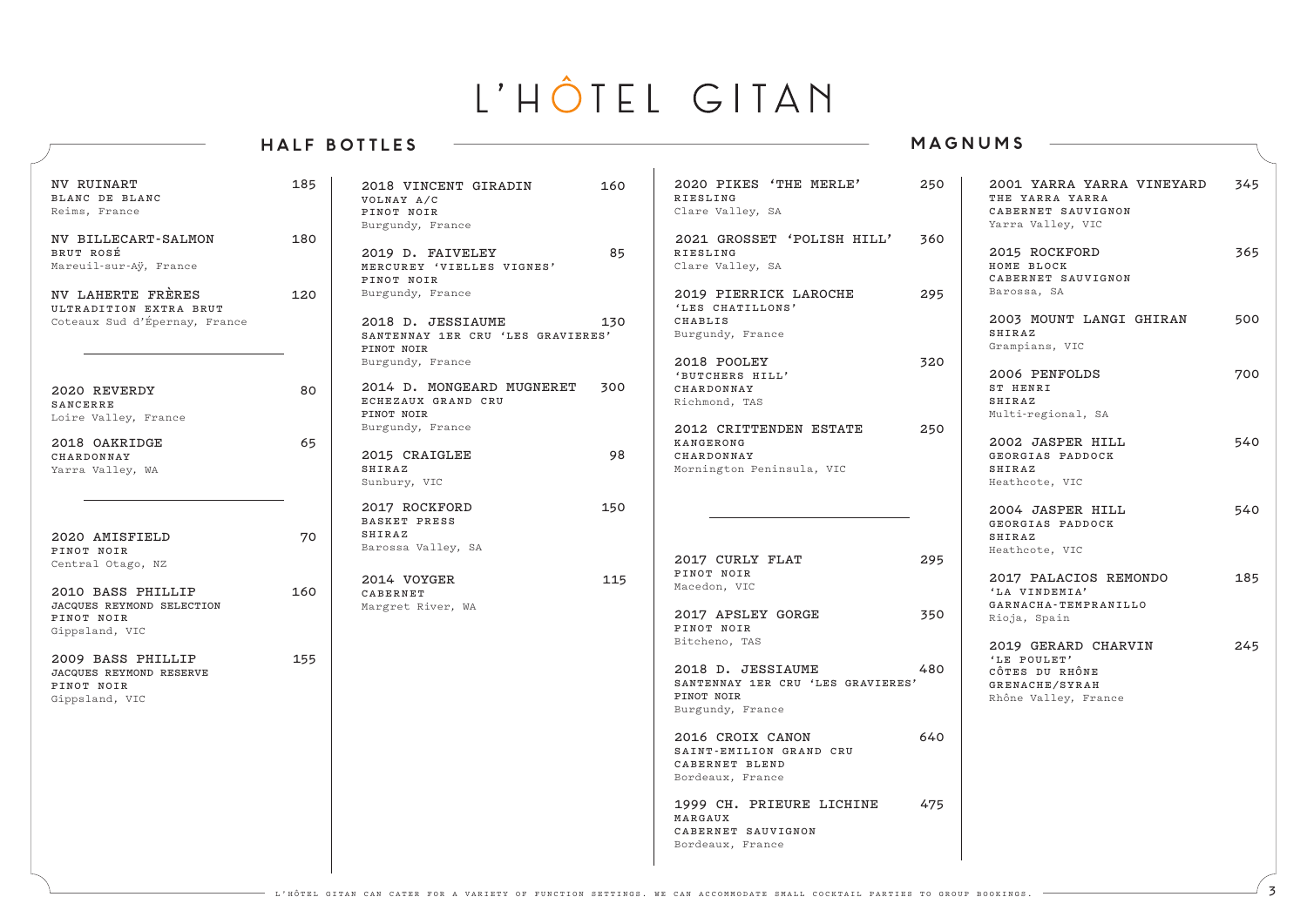|                                                                                                                 | <b>VIN SPARKLING</b>                                                         | <b>VIN BLANC</b>                                                                  |                                                                                    |  |  |  |  |
|-----------------------------------------------------------------------------------------------------------------|------------------------------------------------------------------------------|-----------------------------------------------------------------------------------|------------------------------------------------------------------------------------|--|--|--|--|
| CHAMPAGNE                                                                                                       | OTHER SPARKLING                                                              | <b>AROMATIC</b>                                                                   |                                                                                    |  |  |  |  |
| NV LAHERTE FRÈRES<br>220<br>ULTRADITION EXTRA BRUT<br>Coteaux Sud d'Épernay, France                             | <b>NV BIANCAVIGNA</b><br>70<br>PROSECCO<br>Veneto, Italy                     | 2021 HODDLES CREEK<br>16/80<br>PINOT BLANC 1ER<br>Yarra Valley, VIC               | 185<br>2015 DR LOOSEN<br>WEHLENER SONNENUHR<br>RIESLING SPÄTLESE<br>Mosel, Germany |  |  |  |  |
| NV PERRIER-JOUËT<br>195<br>GRAND BRUT<br>Épernay, France                                                        | DOMAINE ROLET PERE & FILS<br>105<br>CRÉMANT DE JURA<br>Jura, France          | 92<br>2014 D. KIENTZLER<br>GEWÜRZTRAMINER<br>Alsace, France                       | 77<br>2020 NEUDORF<br>TIRITIRI<br>PINOT GRIS                                       |  |  |  |  |
| 26/195<br><b>NV LOUIS ROEDERER</b><br>BRUT PREMIER<br>Reims, France                                             | 14/98<br><b>NV KREGLINGER</b><br>BRUT<br>Pipers Brook, Tasmania              | 2018 D. CADY<br>105<br>CHENINSOLITE ANJOU<br>CHENIN BLANC<br>Loire, France        | Nelson, NZ<br>13/65<br>2020 BARONE MONTALTO<br>PINOT GRIGIO<br>Sicily, Italy       |  |  |  |  |
| 2015 POL ROGER<br>350<br>BRUT<br>Épernay, France                                                                | <b>NV HOUSE OF ARRAS</b><br>110<br>BLANC DE BLANCS<br>Pipers River, Tasmania | 2020 D. PICHOT CLOS CARTAUD<br>80<br>VOUVRAY SEC<br>CHENIN BLANC<br>Loire, France |                                                                                    |  |  |  |  |
| 330<br><b>NV BILLICART-SAMON</b><br>BLANC DE BLANCS<br>Mareuil-sur-Ay, France                                   | <b>NV CLOVER HILL</b><br>110<br>ROSÉ<br>Tasmania                             | 2020 LES VOLETS<br>75<br>CHENIN BLANC<br>Languedoc-Roussillon, France             |                                                                                    |  |  |  |  |
| 2012 PIERRE GIMONNET<br>329<br>GRANDS TERROIRS DE CHARDONNAY<br>SPECIAL CLUB<br>BLANC DE BLANCS<br>Cuis, France | 2015 D. CHANDON<br>120<br>CYGNET ROSÉ<br>Yarra Valley, VIC                   | 99<br>2020 PIEROPAN<br>SOAVE CLASSICO<br>GARGANEGA<br>Veneto, Italy               |                                                                                    |  |  |  |  |
| <b>NV ANDRE CLOUET</b><br>175<br>BRUT ROSÉ<br>Bouzy, France                                                     |                                                                              | 2020 SALOMON UNDHOF<br>105<br>WEIDEN<br>GRÜNER VELTLINER<br>Kremstal, Austria     |                                                                                    |  |  |  |  |
| 2015 LOUIS ROEDERER<br>310<br>VINTAGE ROSÉ<br>Reims, France                                                     |                                                                              | 2020 MOUNT MONUMENT<br>62<br><b>RIESLING</b><br>Romsey, VIC                       |                                                                                    |  |  |  |  |
| 450<br>2012 PAUL BARA<br>SPÉCIAL CLUB ROSÉ<br>Bouzy, France                                                     |                                                                              | 2021 ROCKFORD<br>83<br>HAND PICKED RIESLING<br>Eden Valley, SA                    |                                                                                    |  |  |  |  |
|                                                                                                                 |                                                                              | 2018 PRESSING MATTERS<br>85<br>R69 RIESLING<br>Coal River Valley, TAS             |                                                                                    |  |  |  |  |
|                                                                                                                 |                                                                              | 2020 D. KIENTZLER<br>83<br><b>RIESLING</b><br>Alsace, France                      |                                                                                    |  |  |  |  |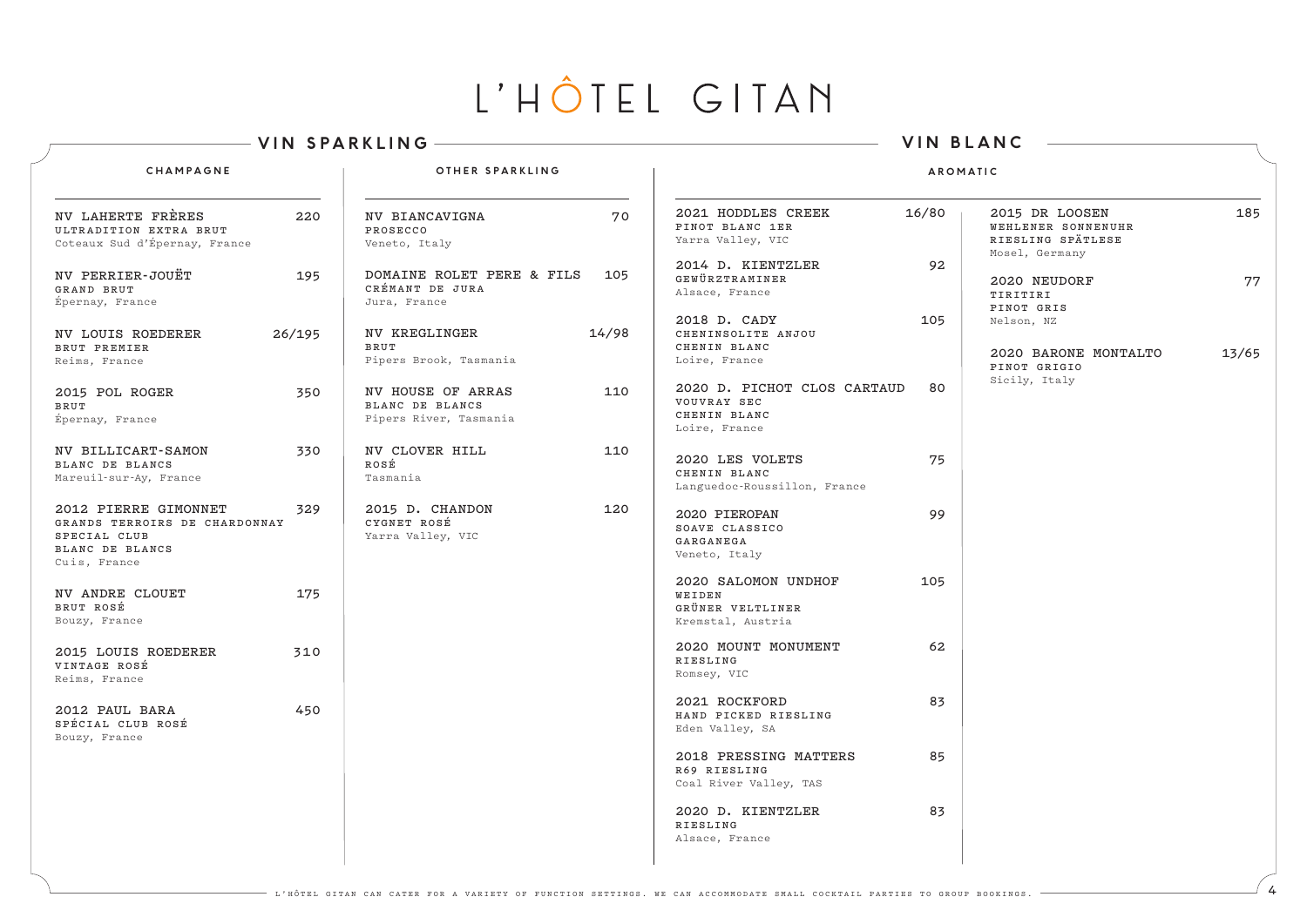### **VIN BLANC**

### **FRESH & MINERAL**

#### **TEXTURAL**

|  | <b>AMBER &amp; SOUS-VOILE</b> |  |  |  |  |  |  |
|--|-------------------------------|--|--|--|--|--|--|
|--|-------------------------------|--|--|--|--|--|--|

| 2020 MOORILLA PRAXIS         | 65     | 2020 D. DES HATES         | 185   | 2019 GEOFF WEAVER              | 94   | 90<br>2018 VALLI                  |
|------------------------------|--------|---------------------------|-------|--------------------------------|------|-----------------------------------|
| SAUVIGNON BLANC              |        | 1ER CRU BEAUROY           |       | CHARDONNAY                     |      | THE REAL MCCOY                    |
| Tamar Valley, TAS            |        | CHABLIS                   |       | Adelaide Hills, SA             |      | PINOT GRIS (AMBER)                |
|                              |        | Burgundy, France          |       |                                |      | Central Otago, NZ                 |
| 2021 CLOUDY BAY              | 90     |                           |       | 2020 MINISTRY OF CLOUDS        | 105  |                                   |
| SAUVIGNON BLANC              |        | 2019 D. JEAN DEFAIX       | 195   | CHARDONNAY                     |      | 2008 D. ROLET PÈRE ET FILS<br>190 |
| Marlborough, NZ              |        | 1ER CRU FOURCHAUME        |       | Derwent/Coal River Valley, TAS |      |                                   |
|                              |        | CHABLIS                   |       |                                |      | ARBOIS VIN JAUNE                  |
|                              |        | Burgundy, France          |       |                                |      | SAVAGNIN (VEIL) 620ML             |
| 2020 REVERDY                 | 21/105 |                           |       | 2020 TOLPUDDLE                 | 220  | Jura, France                      |
| <b>SANCERRE</b>              |        | 2018 D. LAROCHE           | 430   | CHARDONNAY                     |      |                                   |
| Loire, France                |        | GRAND CRU 'LES BLANCHOTS' |       | Coal River Valley, TAS         |      | VIN ROSÉ                          |
|                              |        | CHABLIS                   |       |                                |      |                                   |
| 2020 GÉRARD BOULAY           | 148    |                           |       | 2019 VOYAGER ESTATE            | 119  |                                   |
| SANCERRE Á CHAVIGNOL         |        | Burgundy, France          |       | CHARDONNAY                     |      |                                   |
| SAUVIGNON BLANC              |        |                           | 70    | Margaret River, WA             |      | 60<br>2020 YANGARRA ESTATE        |
| Loire, France                |        | 2013 WANTED MAN           |       |                                |      | GRENACHE ROSÉ                     |
|                              |        | MARSANNE/VIOGNIER         |       | 2020 M. VERGET                 | 99   | McLaren Vale, SA                  |
|                              |        | Heathcote, VIC            |       | TERRES DE PIERRES              |      |                                   |
| 2020 CLOS DE LA BUTTE        | 16/80  |                           |       | MÂCON-VILLAGES                 |      | 2020 CHÂTEAU L'ARNAUDE<br>15/75   |
| MUSCADET COTEAUX DE LA LOIRE |        | 2017 CRITTENDEN ESTATE    | 113   | CHARDONNAY                     |      | GRENACHE/CINSAULT                 |
| MELON DE BOURGOGNE           |        | THE ZUMMA                 |       | Burgundy, France               |      | Méditerranée, France              |
| Loire, France                |        | SAVAGNIN                  |       |                                |      |                                   |
|                              |        | Mornington Peninsula, VIC |       | 2018 BUISSON BATTAULT          | 160  |                                   |
| 2020 D. LANDRON CHARTIER     | 95     |                           |       | BOURGOGNE BLANC                |      |                                   |
| MUSCADET COTEAUX DE LA LOIRE |        |                           |       | Burgundy, France               |      |                                   |
| MELON DE BOURGOGNE           |        | 2019 HENTY FARM           | 17/85 |                                |      |                                   |
| Loire, France                |        | CHARDONNAY                |       | 2018 ARNAUD BAILLOT            | 285  |                                   |
|                              |        | Henty, VIC                |       | PERNAND-VERGELESSES            |      |                                   |
| 2021 UNICO ZELO              | 72     |                           |       | 'LES BELLES FILLES'            |      |                                   |
| RIVER SAND                   |        | 2017 LETHBRIDGE           | 175   | Burgundy, France               |      |                                   |
| FIANO                        |        | ALLEGRA                   |       |                                |      |                                   |
|                              |        | CHARDONNAY                |       |                                | 295  |                                   |
| Riverland, SA                |        | Geelong, VIC              |       | 2016 BACHEY - LEGROS           |      |                                   |
|                              |        |                           |       | PULIGNY-MONTRACHET             |      |                                   |
| 2019 D. BESSON               | 105    | 2020 MAC FORBES           | 75    | Burgundy, France               |      |                                   |
| CHABLIS                      |        | CHARDONNAY                |       |                                |      |                                   |
| Burgundy, France             |        | Yarra Valley, VIC         |       | 2014 D. BLAIN GAGNARD          | 350  |                                   |
|                              |        |                           |       | PULIGNY-MONTRACHET             |      |                                   |
| 2020 MICHELET                | 26/130 | 2018 LEVENTINE            | 180   | Burgundy, France               |      |                                   |
| CHABLIS                      |        | CHARDONNAY                |       |                                |      |                                   |
| Burgundy, France             |        | Yarra Valley, VIC         |       | 2014 D. PY COLIN-MOREY         | 245  |                                   |
|                              |        |                           |       | 1ER LES COMBES                 |      |                                   |
|                              |        | 2019 YERRINGBERG          | 270   | SAINT-AUBIN                    |      |                                   |
| 2019 DANIEL DAMPT            | 175    | CHARDONNAY                |       | Burgundy, France               |      |                                   |
| 1ER CRU 'COTE DE LECHET'     |        | Yarra Valley, VIC         |       |                                |      |                                   |
| CHABLIS                      |        |                           |       | 2012 BOUCHARD                  | 1800 |                                   |
| Burgundy, France             |        | 2016 MOUNT MARY           | 350   | GRAND CRU                      |      |                                   |
|                              |        | CHARDONNAY                |       | MONTRACHET                     |      |                                   |
|                              |        | Yarra Valley, VIC         |       | Burgundy, France               |      |                                   |
|                              |        |                           |       |                                |      |                                   |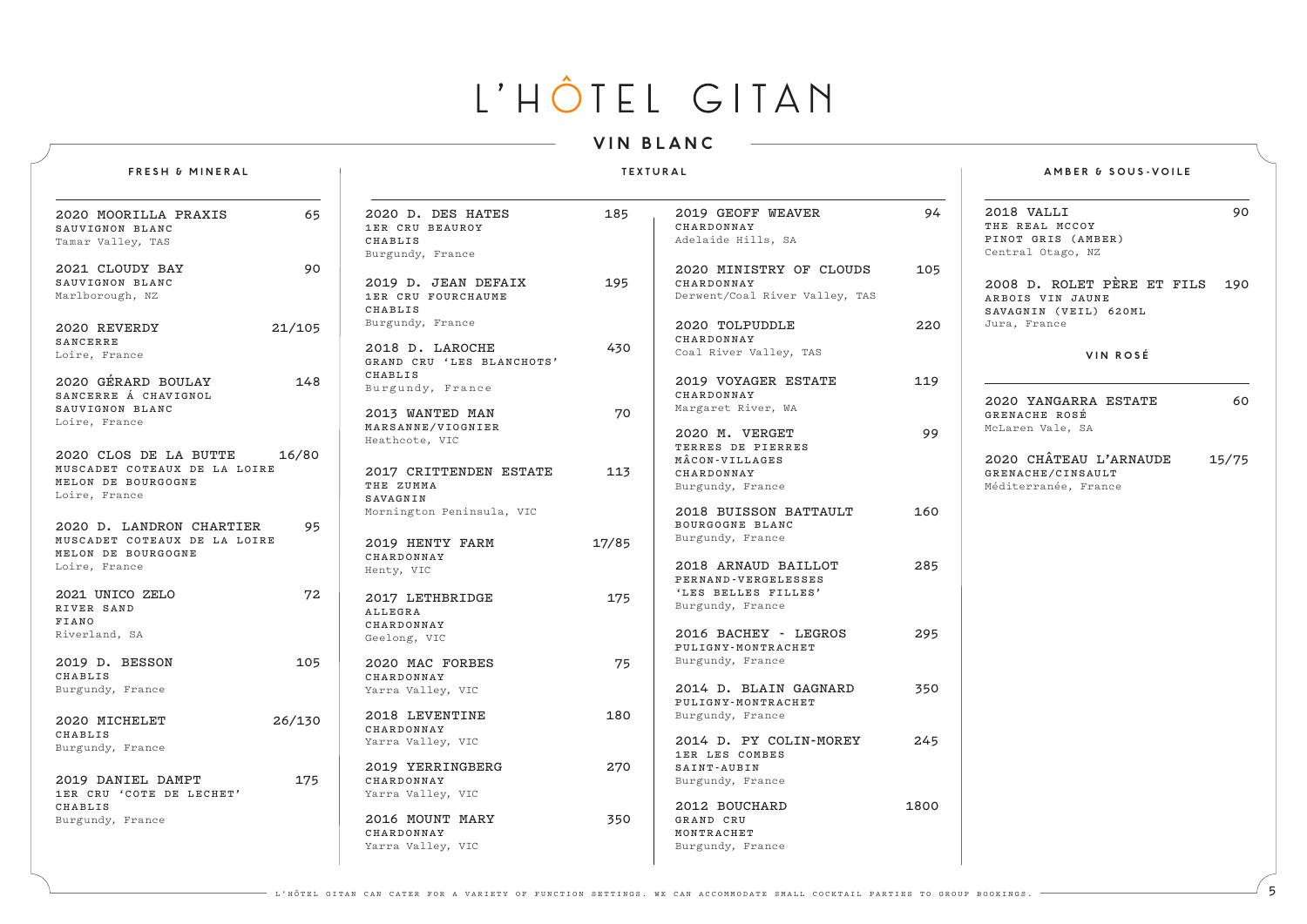### **VIN ROUGE**

| AROMATIC & FRUIT DRIVEN                     |       |                                                | 320    | 2020 D. DAVID DUBAND                             | 165  |                                                 |       |
|---------------------------------------------|-------|------------------------------------------------|--------|--------------------------------------------------|------|-------------------------------------------------|-------|
|                                             |       | 2009 BASS PHILLIP<br>'JACQUES REYMOND RESERVE' |        | HAUTES-CÔTES DE NUITS                            |      | 2014 D. DE LA ROMANEE - CONTI 9500<br>GRAND CRU |       |
| 2019 CH. DE LA TERRIÈRE                     |       | PINOT NOIR                                     |        | Burgundy, France                                 |      | ECHEZEAUX                                       |       |
| BEAUJOLAIS VILLAGES                         | 65    | Gippsland, VIC                                 |        | 2016 SYLVIE ESMONIN                              | 350  | Burgundy, France                                |       |
| GAMAY                                       |       | 2021 LETHBRIDGE                                | 75     | COTE DE NUITS                                    |      | 2020 THE STORY WINE                             | 85    |
| Burgundy, France                            |       | MÉNAGE A NOIR                                  |        | Burgundy, France                                 |      | <b>GRENACHE</b>                                 |       |
|                                             |       | PINOT NOIR                                     |        |                                                  |      | Grampians, VIC                                  |       |
| 2020 D. METRAT<br>CHIROUBLES LA SCANDALEUSE | 83    | Geelong, VIC                                   |        | 2015 D. THIERRY GLANTENAY                        | 380  |                                                 |       |
| GAMAY                                       |       | 2020 MULLINE                                   | 119    | 1ER LES BROUILLARDS<br>VOLNAY                    |      | 2020 VINO VOLTA<br>POST MODERN SERIOUSISM       | 72    |
| Burgundy, France                            |       | SUTHERLANDS CREEK                              |        | Burgundy, France                                 |      | <b>GRENACHE</b>                                 |       |
|                                             |       | PINOT NOIR<br>Geelong, VIC                     |        |                                                  |      | Swan Valley, WA                                 |       |
| 2019 CH. THIVIN<br><b>DESCUSSOL</b>         | 119   |                                                |        | 2016 BENJAMIN LEROUX                             | 400  |                                                 |       |
| GAMAY                                       |       | 2017 CURLY FLAT                                | 155    | VOSNE ROMANEE<br>Burgundy, France                |      | 2019 FEDELLOS DO COUTO<br>'CORTEZADA'           | 18/90 |
| Burgundy, France                            |       | PINOT NOIR                                     |        |                                                  |      | MENCIA                                          |       |
|                                             |       | Macedon, VIC                                   |        | 2018 D. HENRI GOUGES                             | 400  | Ribeira Sacra, Spain                            |       |
| 2019 SAVE OUR SOULS                         | 15/75 | 2020 HOLYMAN                                   | 120    | 1ER 'LES CHAIGNOTS'                              |      |                                                 |       |
| PINOT NOIR<br>Mornington Peninsula, VIC     |       | PINOT NOIR                                     |        | NUITS-SAINT-GEORGES                              |      | 2019 DJP PETALOS                                | 119   |
|                                             |       | Tamar Valley, TAS                              |        | Burgundy, France                                 |      | MENCIA<br>Bierzo, Spain                         |       |
| 2021 UP THE MOUNTAIN                        | 85    | 2015 MORILLA MUSE                              | 138    | 2010 D. MONGEARD MUGNERET                        | 430  |                                                 |       |
| PINOT NOIR                                  |       | PINOT NOIR                                     |        | VOSNE ROMANEE                                    |      | 2019 ORNELLAIA                                  | 170   |
| Yarra Valley, VIC                           |       | Derwent Valley, TAS                            |        | Burgundy, France                                 |      | 'LE VOLTE DELL'                                 |       |
| 2020 WARRAMUNDA                             | 95    |                                                |        |                                                  |      | MERLOT/SANGIOVESE<br>Tuscany, Italy             |       |
| PINOT NOIR                                  |       | 2021 SHAW AND SMITH<br>PINOT NOIR              | 130    | 2014 D. MONGEARD MUGNERET<br>1ER CRU 'LES AVAUX' | 460  |                                                 |       |
| Yarra Valley, VIC                           |       | Adeliade Hills, SA                             |        | <b>BEAUNE</b>                                    |      | 2017 GIOVANNI ROSSO                             | 244   |
|                                             |       |                                                |        | Burgundy, France                                 |      | SERRALUNGA D'ALBA                               |       |
| 2020 GIANT STEPS PRIMAVERA 168              |       | 2019 DELTA                                     | 73     |                                                  |      | <b>BAROLO</b><br>Piedmont, Italy                |       |
| PINOT NOIR<br>Yarra Valley, VIC             |       | PINOT NOIR<br>Marlborough, NZ                  |        | 2015 HARMAND GEOFFROY<br>1ER CRU LA PERRIERE     | 1500 |                                                 |       |
|                                             |       |                                                |        | GEVREY CHAMBERTIN                                |      | 2019 PIETRADOLCE                                | 110   |
| 2021 YABBY LAKE                             | 180   | 2017 ESCARPMENT                                | 130    | Burgundy, France                                 |      | NERELLO MASCALESE                               |       |
| 'JACQUES REYMOND SELECTION'                 |       | PINOT NOIR                                     |        |                                                  |      | Mt. Etna, Italy                                 |       |
| PINOT NOIR<br>Mornington Peninsula, VIC     |       | Martinborough, NZ                              |        | 2012 MONGEARD MUGNERET<br>GRAND CRU              | 2000 |                                                 |       |
|                                             |       | 2020 JOSEPH DROUHIN                            | 90     | GRANDS-ÉCHEZEAUX                                 |      |                                                 |       |
| 2018 BASS PHILLIP                           | 160   | 'LAFORET'                                      |        | Burgundy, France                                 |      |                                                 |       |
| CROWN PRINCE                                |       | PINOT NOIR                                     |        |                                                  |      |                                                 |       |
| PINOT NOIR<br>Gippsland, VIC                |       | Burgundy, France                               |        | 2016 D. ARMAND ROUSSEAU                          | 3500 |                                                 |       |
|                                             |       | 2019 D. PERDRIX                                | 32/160 | CLOS DU CHATEAU<br>GEVREY CHAMBERTIN             |      |                                                 |       |
| 2012 BASS PHILLIP                           | 310   | BOURGOGNE ROUGE                                |        | Burgundy, France                                 |      |                                                 |       |
| 'JACQUES REYMOND SELECTION'                 |       | Burgundy, France                               |        |                                                  |      |                                                 |       |
| PINOT NOIR<br>Gippsland, VIC                |       |                                                |        |                                                  |      |                                                 |       |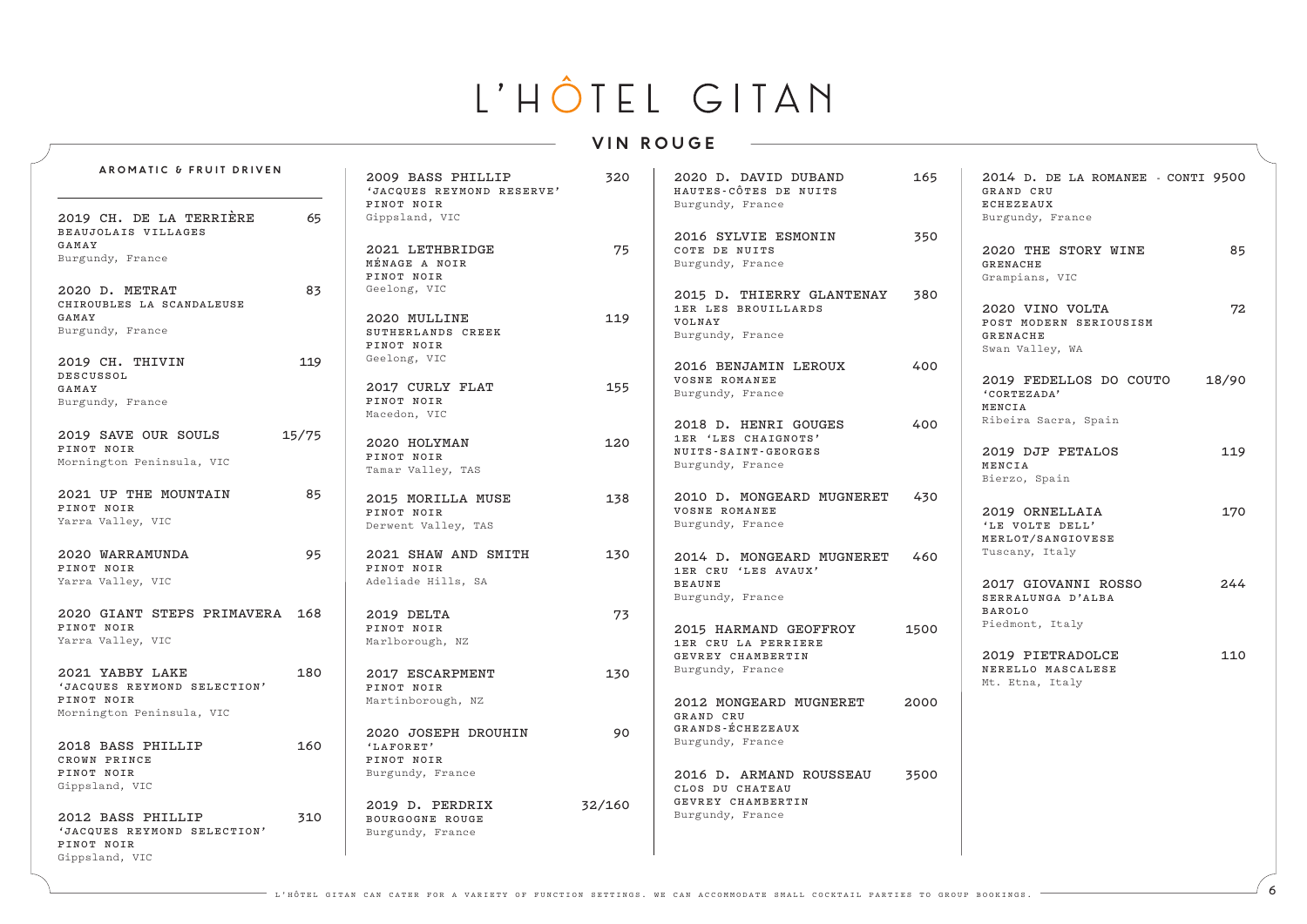### **VIN ROUGE**

| DRY & SAVOURY                                                                                              |       | 2019 LE PETIT SAINT VINCET<br>SAMUR-CHAMPIGNY<br>CABERNET FRANC<br>Loire, France | 100 | 2013 LAKES FOLLY<br>CABERNET SAUVIGNON<br>Hunter Valley, NSW                                          | 390 | 2019 D. DELAS<br>SAINT-ESPRIT<br>CÔTES-DU-RHÔNE<br>SYRAH/GRENACHE                        | 75  |
|------------------------------------------------------------------------------------------------------------|-------|----------------------------------------------------------------------------------|-----|-------------------------------------------------------------------------------------------------------|-----|------------------------------------------------------------------------------------------|-----|
| 2017 CH. PONTOISE CABARRUS<br>HAUT-MEDOC CRU BOURGEOIS<br>CABERNET/MERLOT/PETIT VERDOT<br>Bordeaux, France | 138   | 2017 D. NICOLAS GROSBOIS<br>GABARE<br>CHINON<br>CABERNET FRANC                   | 155 | 2003 BROWN BROTHERS<br>PATRICIA<br>CABERNET SAUVIGNON<br>King Valley, VIC                             | 295 | Rhône Valley, France<br>2018 D. SANTA DUC<br>CLOS DERRIERE<br>GIGONDAS                   | 195 |
| 2016 CH. POITEVIN<br>MEDOC CRU BOURGEOIS<br>MERLOT/CABERNET/PETIT VERDOT                                   | 99    | Loire, France                                                                    |     | 2020 CASA DE PASSARELLA<br>TOURIGA BLEND                                                              | 73  | GRENACHE/SYRAH/MOURVEDRE<br>Rhône Valley, France                                         |     |
| Bordeaux, France<br>2008 CHATEAU HAUT BATAILLEY 480<br>PAUILLAC GRAND CRU CLASSES                          |       | 2018 CLOS LA COUTALE<br>CAHOR<br>MALBEC/MERLOT<br>South-West, France             | 78  | Dão, Portugal<br>2020 PALACIOS REMONDO<br>'LA VENDIMIA'                                               | 82  | 2017 CHATEAU MONT REDON<br>CHÂTEAUNEUF-DU-PAPE<br>GRENACHE BLEND<br>Rhône Valley, France | 220 |
| MERLOT/CABERNET/PETIT VERDOT<br>Bordeaux, France                                                           |       | 2017 BALGOWNIE ESTATE<br>CABERNET SAUVIGNON<br>Bendigo, VIC                      | 99  | TEMPRANILLO/GARNACHA<br>Rioja, Spain<br>2014 LA RIOJA ALTA S.A.                                       | 200 | 2016 DOMAINE DE BEAURENARD<br>CHÂTEAUNEUF-DU-PAPE                                        | 280 |
| 2003 CHATEAU LEOVILLE<br>CLOS DU MARQUIS<br>ST JULIAN                                                      | 1000  | 2015 DOMAINE A<br>PETITE 'A'                                                     | 120 | VIÑA ARANA RESERVA<br>TEMPRANILLO/GARNACHA<br>Rioja, Spain                                            |     | GRENACHE BLEND<br>Rhône Valley, France                                                   |     |
| MERLOT/CABERNET/PETIT VERDOT<br>Bordeaux, France                                                           |       | CABERNET SAUVIGNON/MERLOT<br>Coal River Valley, TAS                              |     |                                                                                                       |     | 2015 D. CHARVIN<br>CHÂTEAUNEUF-DU-PAPE<br>GRENACHE BLEND<br>Rhône Valley, France         | 350 |
| 2016 LE BOUT DU MONDE<br>SAINT EMILLON<br>MERLOT                                                           | 130   | 2018 BALNAVES<br>CABERNET SAUVIGNON<br>Coonawarra, SA                            | 99  | <b>FULL-BODIED &amp; JUICY</b>                                                                        |     | 2015 YVES CUILLERON À CHAVANAY 300<br>CAVANOS                                            |     |
| Bordeaux, France<br>2015 CHATEAU SIMARD<br>SAINT EMILLON GRAND CRU<br>MERLOT/CABERNET FRANC                | 200   | 2019 LAKE BREEZE<br>CABERNET SAUVIGNON<br>Langhorne Creek, SA                    | 78  | 2020 RICCA TERRA<br>BULLETS BEFORE CANNONBALLS<br>TEMPRANILLO/LAGREIN/AGLIANICO/NERO<br>Riverland, SA | 60  | SAINT- JOSEPH<br>SYRAH<br>Rhône Valley, France                                           |     |
| Bordeaux, France                                                                                           |       | 1999 PENFOLDS<br>BIN 707<br>CABERNET SAUVIGNON                                   | 620 | 2020 YANGARRA<br>GRENACHE/SHIRAZ/MOUVEDRE<br>McLaren Vale, SA                                         | 80  |                                                                                          |     |
| 2015 CHATEAU ST GEORGE<br>SAINT EMILLON GRAND CRU<br>MERLOT/CABERNET/CABERNET FRANC                        | 390   | Multi-regional, SA                                                               |     | 2020 DOMAINE DE LA MORDORÉE 22/110                                                                    |     |                                                                                          |     |
| Bordeaux, France<br>2003 CH. COS D'ESTOURNEL                                                               | 950   | 2017 WOODLANDS<br>CLEMENTINE<br>CABERNET SAUVIGNON/CABERNET FRANC                | 105 | CÔTES-DU-RHÔNE<br>SYRAH/GRENACHE/CINSAULT<br>Rhône Valley, France                                     |     |                                                                                          |     |
| ST-ESTEPHE 2ME CRU CLASSÉ<br>CABERNET BLEND<br>Bordeaux, France                                            |       | Margaret River, WA<br>2013 MOSS WOOD<br>CABERNET SAUVIGNON                       | 320 | 2020 D. DE LA GUICHARDE<br>CÔTES-DU-RHÔNE PUR<br>GRENACHE/SYRAH                                       | 88  |                                                                                          |     |
| 2021 BRASH HIGGINS<br>CABERNET FRANC<br>McLaren Vale, SA                                                   | 16/80 | Margaret River, WA                                                               |     | Rhône Valley, France                                                                                  |     |                                                                                          |     |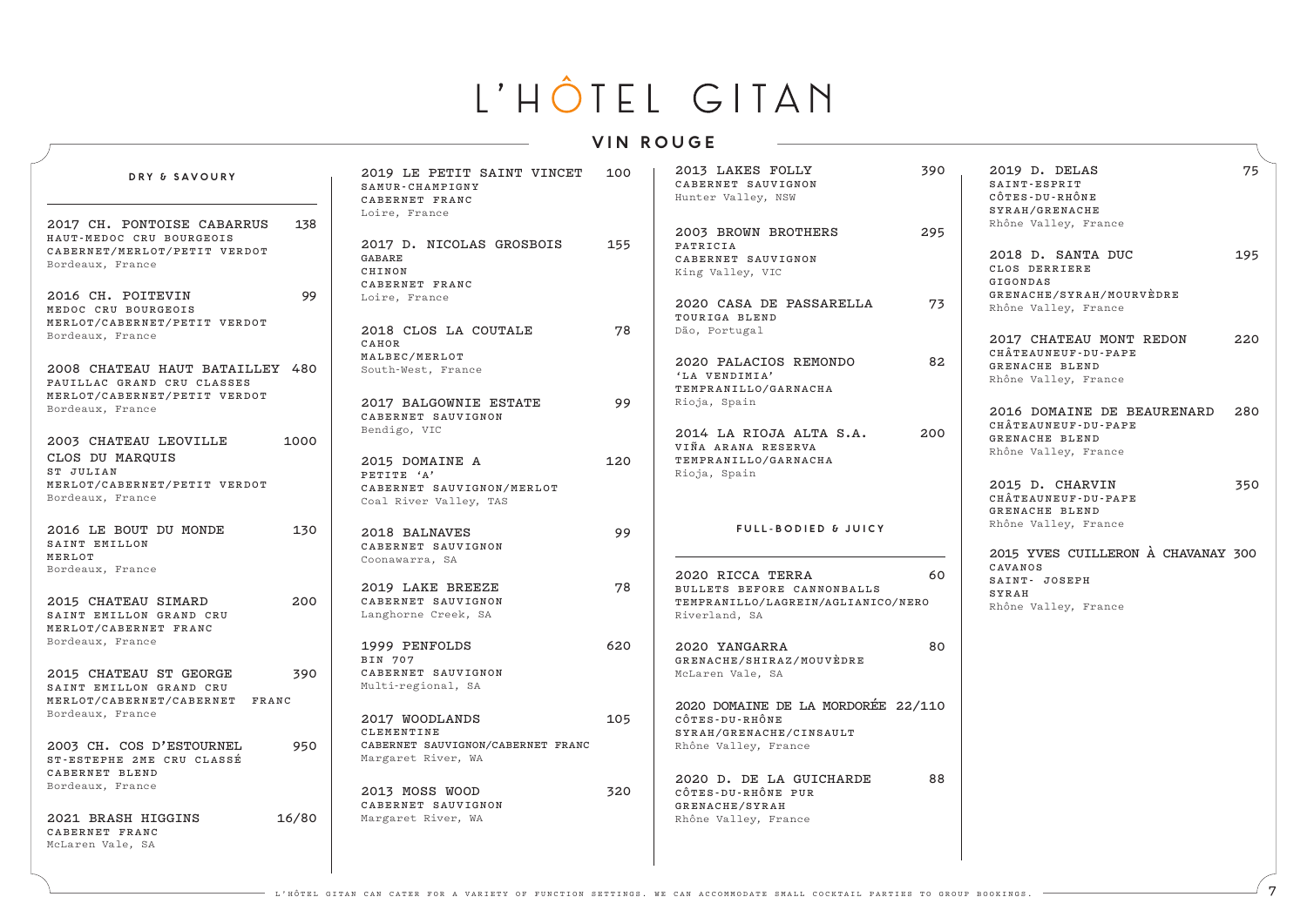### **VIN ROUGE VIN DESSERT**

| 2015 SERRAT<br>SHIRAZ/VIOGNIER<br>Yarra Valley, VIC                      | 198   | 2018 TORBRECK<br>THE GASK<br><b>SHIRAZ</b>                           | 170   | VIN DE DESSERT                                                                                           | <b>FORTIFIED</b>                                                                |                   |
|--------------------------------------------------------------------------|-------|----------------------------------------------------------------------|-------|----------------------------------------------------------------------------------------------------------|---------------------------------------------------------------------------------|-------------------|
| 2009 CLONAKILLA<br>SHIRAZ/VIOGNER<br>Canberra Districts, NSW             | 260   | Eden Valley, SA<br>2018 KAY BROTHERS<br>HILLSIDE<br>SHIRAZ           | 114   | 2019 MOUNT HORROCKS<br>95<br>CORDON CUT RIESLING (375ML)<br>Clare Valley, SA                             | HENRIQUES & HENRIQUES<br>FINEST MEDIUM RICH 5YO<br>MADEIRA<br>Madeira, Portugal | 11                |
| 2019 TELLURIAN 'PASTICHE'<br>SHIRAZ<br>Heathcote, VIC                    | 68    | McLaren Vale, SA<br>2020 SPINIFEX<br>BÊTE NOIR                       | 93    | 140<br>2017 DR LOOSEN<br>RIESLING BEERENAUSLESE (375ML)<br>Mosel, Germany                                | <b>MAS AMIEL</b><br>CUVEÉ SPÉCIALE 10YO<br>Maury, France                        | 14                |
| 2019 SUTTON GRANGE<br>FAIBANK<br>SHIRAZ<br>Central Victoria, VIC         | 72    | <b>SHIRAZ</b><br>Barossa/Eden Valley's, SA<br>2010 ROCKFORD          | 430   | 110<br>2012 ROCKFORD<br>CANE CUT SEMILLON (375ML)<br>Barossa Valley, SA                                  | NV Q. NOVAL<br>TAWNY PORT<br>Porto, Portugal                                    | 12                |
| 2019 HEATHCOTE ESTATE<br>SHIRAZ                                          | 98    | BASKET PRESS<br>SHIRAZ<br>Barossa Valley, SA                         |       | 18/90<br>2010 CH. ROUMIEU<br>SAUTERNES (375ML)<br>Bordeaux, France                                       | 2014 Q. NOVAL<br>UNFILTERED LATE BOTTLED VINTAGE PORT<br>Porto, Portugal        | 20                |
| Heathcote, VIC<br>2008 JASPER HILL<br>GEORGIA'S PADDOCK<br><b>SHIRAZ</b> | 295   | 2006 ROCKFORD<br>BASKET PRESS<br><b>SHIRAZ</b><br>Barossa Valley, SA | 470   | 283<br>2009 CH. COUTET<br>SAUTERNES (375ML)<br>Bordeaux, France                                          | ROMATE PEDRO XIMENEZ<br>CARDINAL CISNEROS<br>Jerez, Spain                       | 16                |
| Heathcote, VIC<br>2009 JASPER HILL<br>EMILY'S PADDOCK                    | 310   | 2006 PENFOLDS<br>ST HENRI<br>SHIRAZ<br>Multi-regional, SA            | 380   | 2015 D. DES BAUMARD<br>13/65<br>CARTE D'OR<br>COTEAUX DU LAYON (375ML)<br>CHENIN BLANC<br>Loire, France  | ROMATE CREAM<br><b>IBERIA</b><br>Jerez, Spain                                   | $12 \overline{ }$ |
| SHIRAZ/CABERNET FRANC<br>Heathcote, VIC<br>2017 CRAIGLEE<br>SHIRAZ       | 140   | 1997 PENFOLDS<br>GRANGE<br>SHIRAZ                                    | 1,850 | 2017 C. LARREDYA<br>125<br>JURANÇON MOELLEUX<br>GROS MANSENG/PETIT MANSENG (750ML)<br>South West, France | STANTON & KILEEN<br>CLASSIC MUSCAT<br>Rutherglen, VIC                           | $12 \overline{ }$ |
| Sunbury, VIC<br>2019 BESTS 'BIN NO1'<br><b>SHIRAZ</b>                    | 15/75 | Multi-regional, SA<br>1998 PENFOLDS<br>GRANGE                        | 1,950 |                                                                                                          | STANTON & KILEEN<br>CLASSIC TOPAQUE<br>Rutherglen, VIC                          | $12 \overline{ }$ |
| Grampians, VIC<br>2005 MOUNT LANGI 'GHIRAN'                              | 290   | SHIRAZ<br>Multi-regional, SA                                         |       |                                                                                                          |                                                                                 |                   |
| SHIRAZ<br>Grampians, VIC                                                 |       | 1999 PENFOLDS<br>GRANGE<br>SHIRAZ                                    | 1,800 |                                                                                                          |                                                                                 |                   |
| 2000 DALWHINNIE EAGLE<br>SHIRAZ<br>Pyrenees, VIC                         | 300   | Multi-regional, SA                                                   |       |                                                                                                          |                                                                                 |                   |